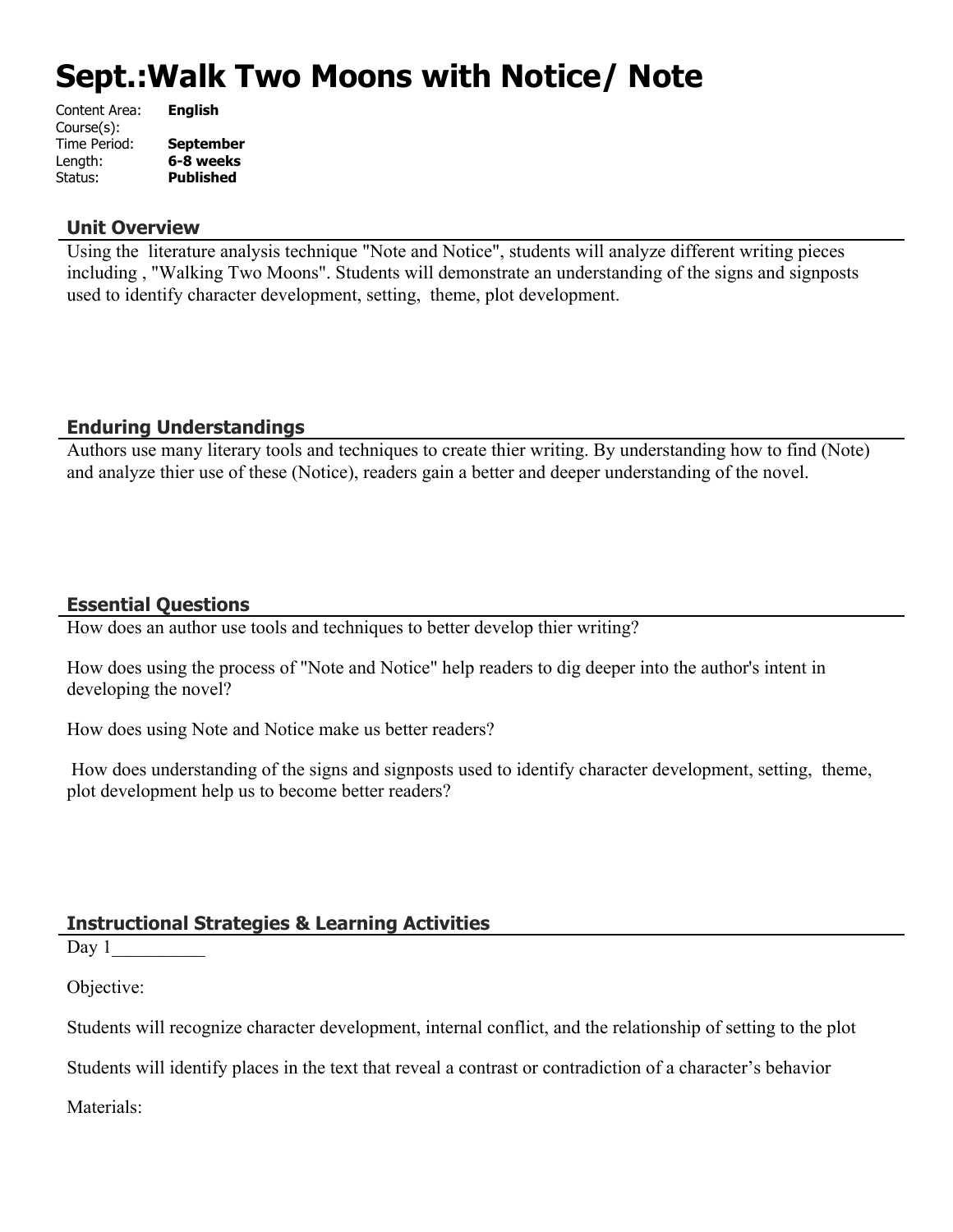Chart paper

Student copies of "Thank You, Ma'am"

Hi-lighters or sticky notes

Assessment:

Class discussion

Independent practice

Look for contrasts and contradictions in the novels you are reading.

Day 2\_\_\_\_\_\_\_

Objective:

Students will recognize how the character's actions are related to the conflict, the progression of the plot, and sometimes the theme

Students will identify places in the text that reveal a character's sudden or growing awareness

Materials:

Chart paper

Student copies of *Crash*

Hi-lighters or stickie notes

Assessment:

Class discussion

Independent practice

Look for *Aha Moments* in the novels you are reading.

Day  $3$ 

Objective:

Students will recognize difficult questions the character is asking himself or a trusted other (a problem the character is facing)

Students will identify places in the text that reveal a character's internal conflict

Materials:

Chart paper

Student copies of *A Long Walk to Water*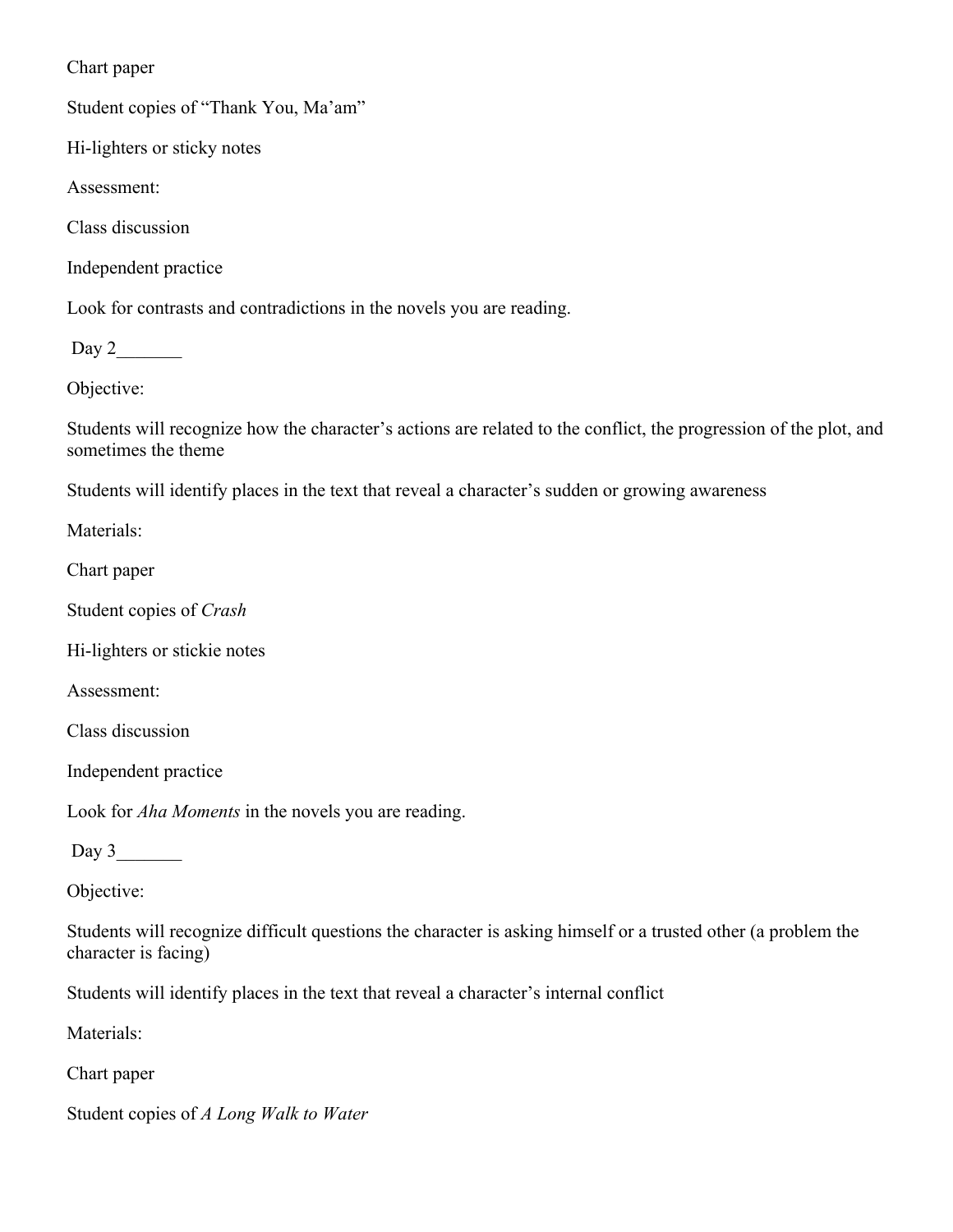Hi-lighters or stickie notes

Assessment:

Class discussion

Independent practice

Look for *Tough Questions* in the novels you are reading.

Day 4

Objective:

Students will recognize the author's theme

Students will identify places in the text where a wiser or older character offers the main character some critical advice

Materials:

Chart paper

Student copies of *Riding Freedom*

Hi-lighters or stickie notes

Assessment:

Class discussion

Independent practice

Look for *Words of the Wiser* in the novels you are reading.

Day  $5$ 

Objective:

Students will recognize how the author uses repetition in a novel to make a point.

Students will identify places in the text that reveal info about the characters, the plot, and the theme

Materials:

Chart paper

Student copies of *Hatchet*

Hi-lighters or stickie notes

Assessment:

Class discussion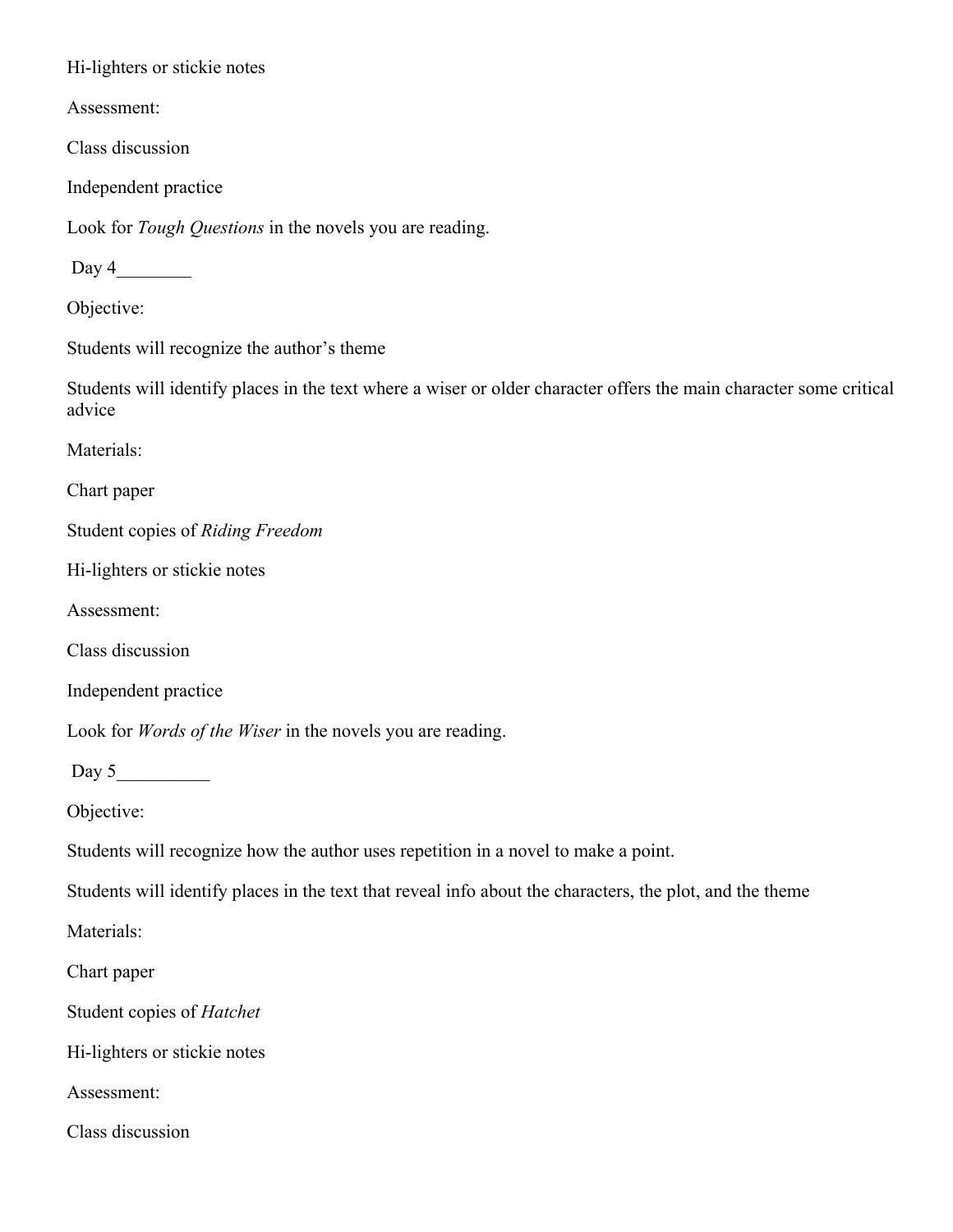Independent practice

Look for *words of the wiser* in the novels you are reading.

Day  $6$ 

Objective:

Students will recognize how memories are used to tell much about the character.

Students will identify places in the text that reveal when a character is remembering something from the past.

Materials:

Chart paper

Student copies of *Hope Was Here*

Hi-lighters or stickie notes

Assessment:

Class discussion

Independent practice

Look for *Memory Moments* in the novels you are reading.

#### **Begin Novel**

**Day 1 \_\_\_\_\_\_\_\_\_\_\_\_\_\_\_\_\_\_\_\_\_\_\_\_**

Objective:

Students will interpret and respond to a quote

Materials:

Journals

Assessment:

Shared journal responses

**Day 2 \_\_\_\_\_\_\_\_\_\_\_\_\_\_\_**

Obj:

Students will learn about author and discuss setting of novel

Students will read and interpret literature

Materials: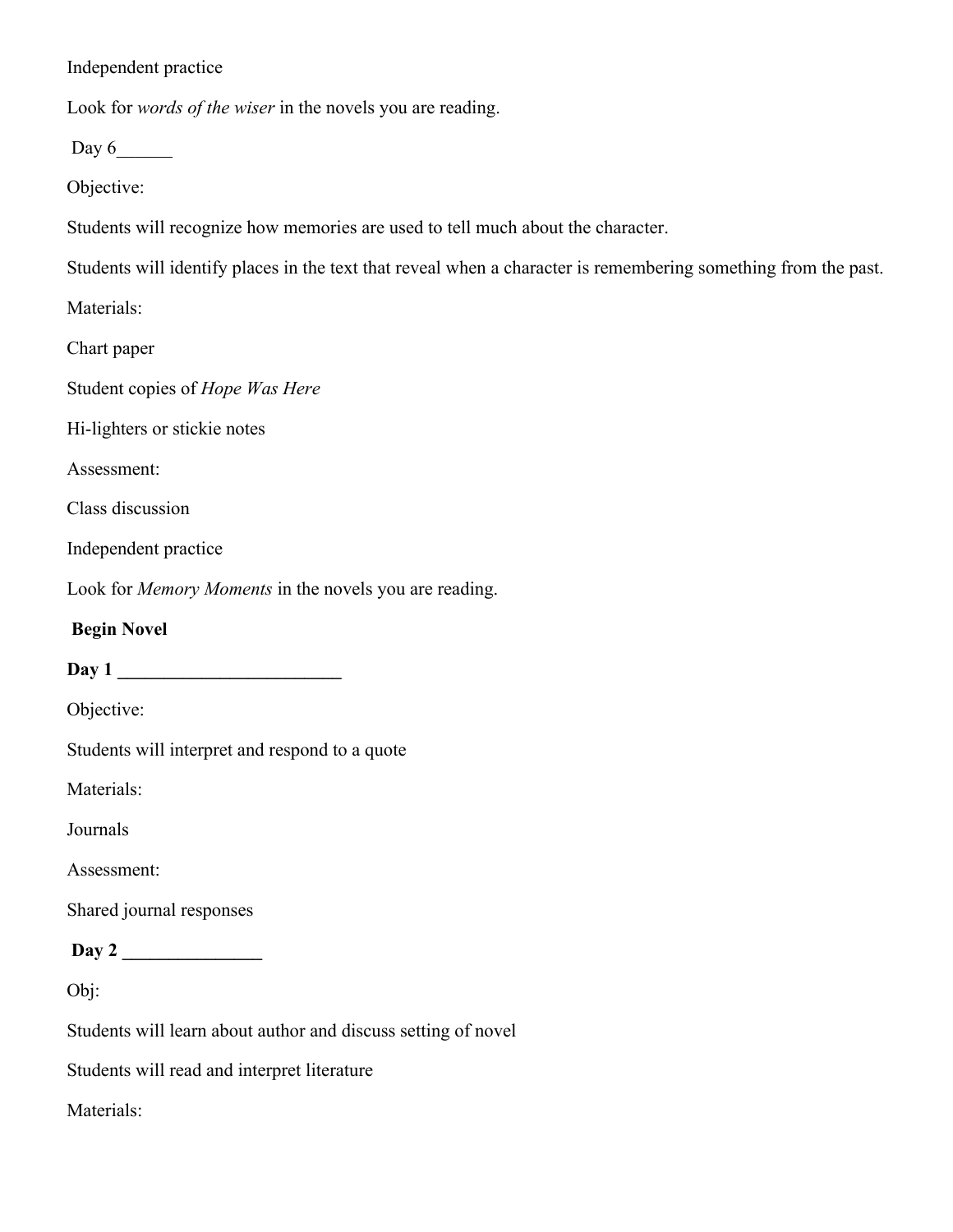About the author sheet

Signposts sheets

Map

Novels

Assess:

Recognizing signs/signposts \discussion

**Day 3\_\_\_\_\_\_\_\_\_\_\_\_\_\_**

Obj:

Students will identify with character from novel and understand the importance and meaning of names

Materials:

Nameplates

Assess:

Shared nameplates

HW:

Summarize chapters 2 and 3 in journal

Students should create list of fears and things not afraid of in journal

**Day 4\_\_\_\_\_\_\_\_\_\_\_\_\_\_**

Obj:

Students will compare/contrast events/characters

Materials:

Journals

Assess:

Oral reading/Discussion

**Day 5\_\_\_\_\_\_\_\_\_\_\_\_\_\_**

Obj:

Students will make predictions, compare and contrast characters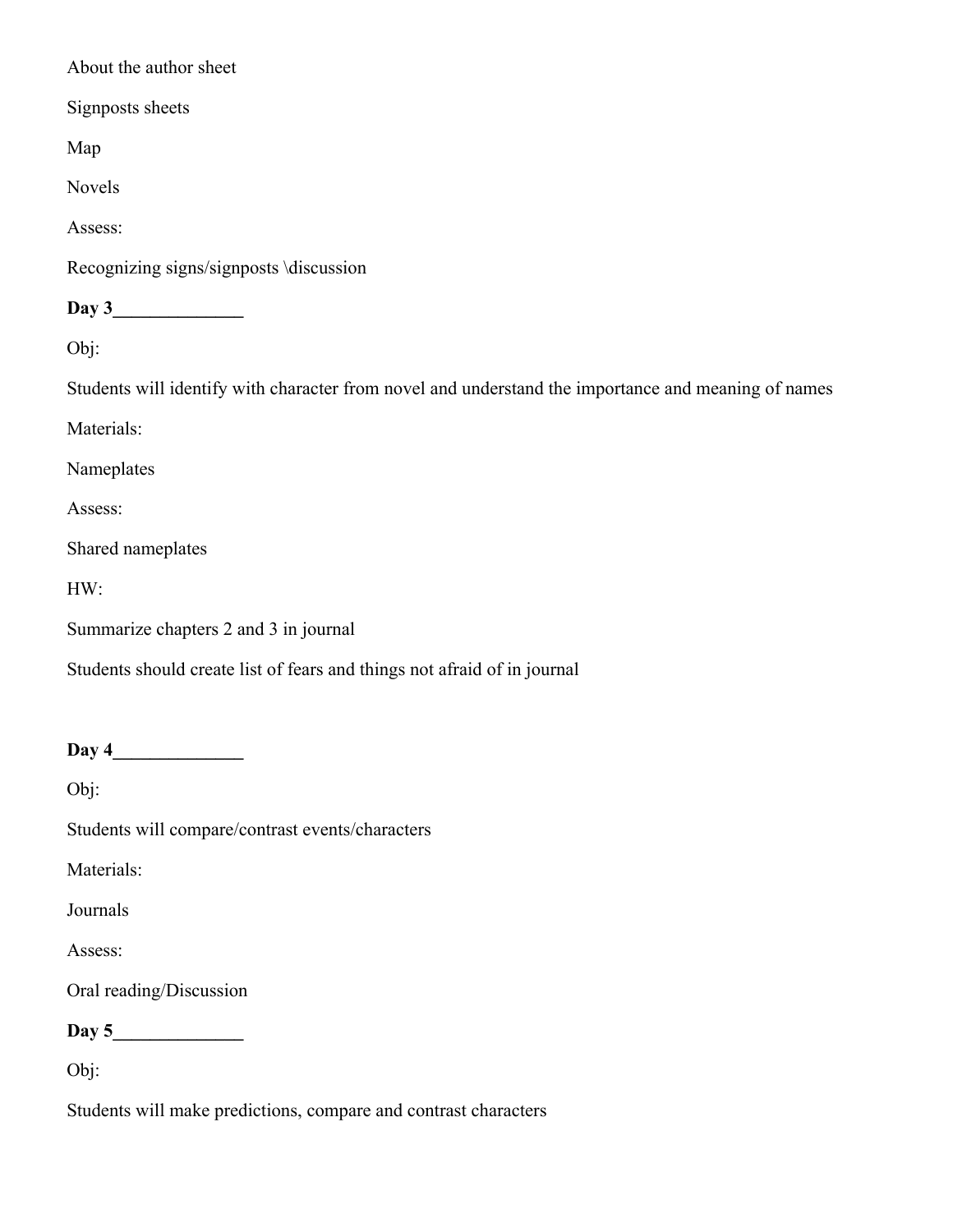Materials:

Signpost bookmarks

journals

Novels

Assess:

Discussion/predictions made

**Day 6\_\_\_\_\_\_\_\_\_\_\_\_**

Objective:

Students will read and interpret literature

Materials:

Novels

Journals

Signpost bookmarks

Assessment:

Student responses/journals

 **Day 7\_\_\_\_\_\_\_\_\_\_\_\_\_\_\_**

Obj:

Students will sequence events of parallel story lines

Materials:

Active reading worksheet

Assess:

Student responses

**Day 8\_\_\_\_\_\_\_\_\_\_\_\_\_\_\_**

Obj:

Students will demonstrate comprehension of ch. 1-11 in Walk Two Moons

Materials:

quiz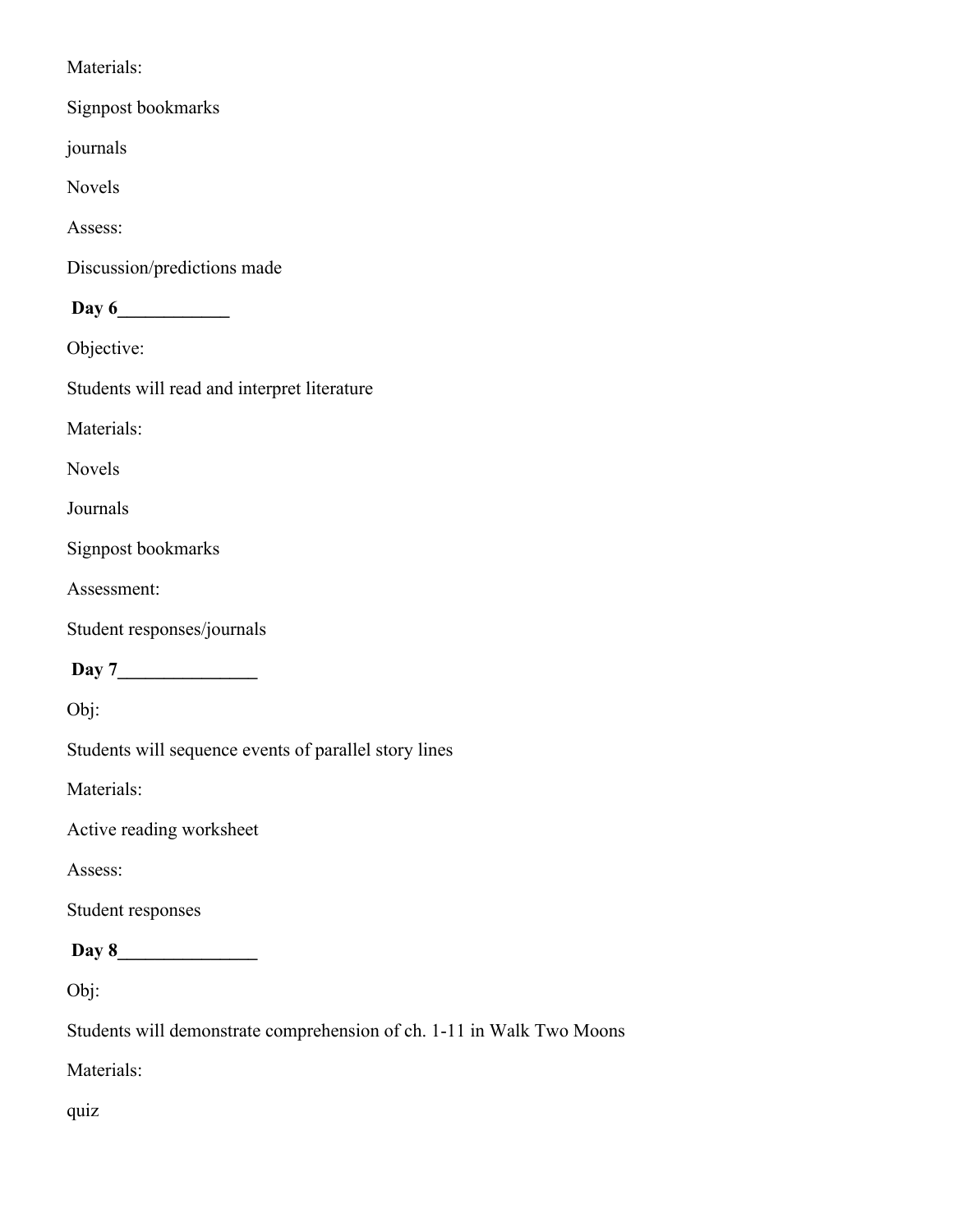Assess:

quiz

HW:

Journal:

Write a summary of chapters read, noting signposts

Respond to foreshadowing about agendas on p. 83.

**Day 9** 

Obj:

Students will identify and analyze elements of character development within a text

Materials:

Book

Characterization chart

Assess:

Traits list

**Day 10\_\_\_\_\_\_\_\_\_\_\_\_\_\_\_\_\_**

Obj:

Students will identify and analyze elements of character development within a text

Materials:

Novels

Characterization chart

Assessment:

Student responses

**Day 11/12\_\_\_\_\_\_\_\_\_\_\_\_\_**

Obj:

Students will read and interpret literature

Students will identify signposts while reading and answer corresponding questions

Materials: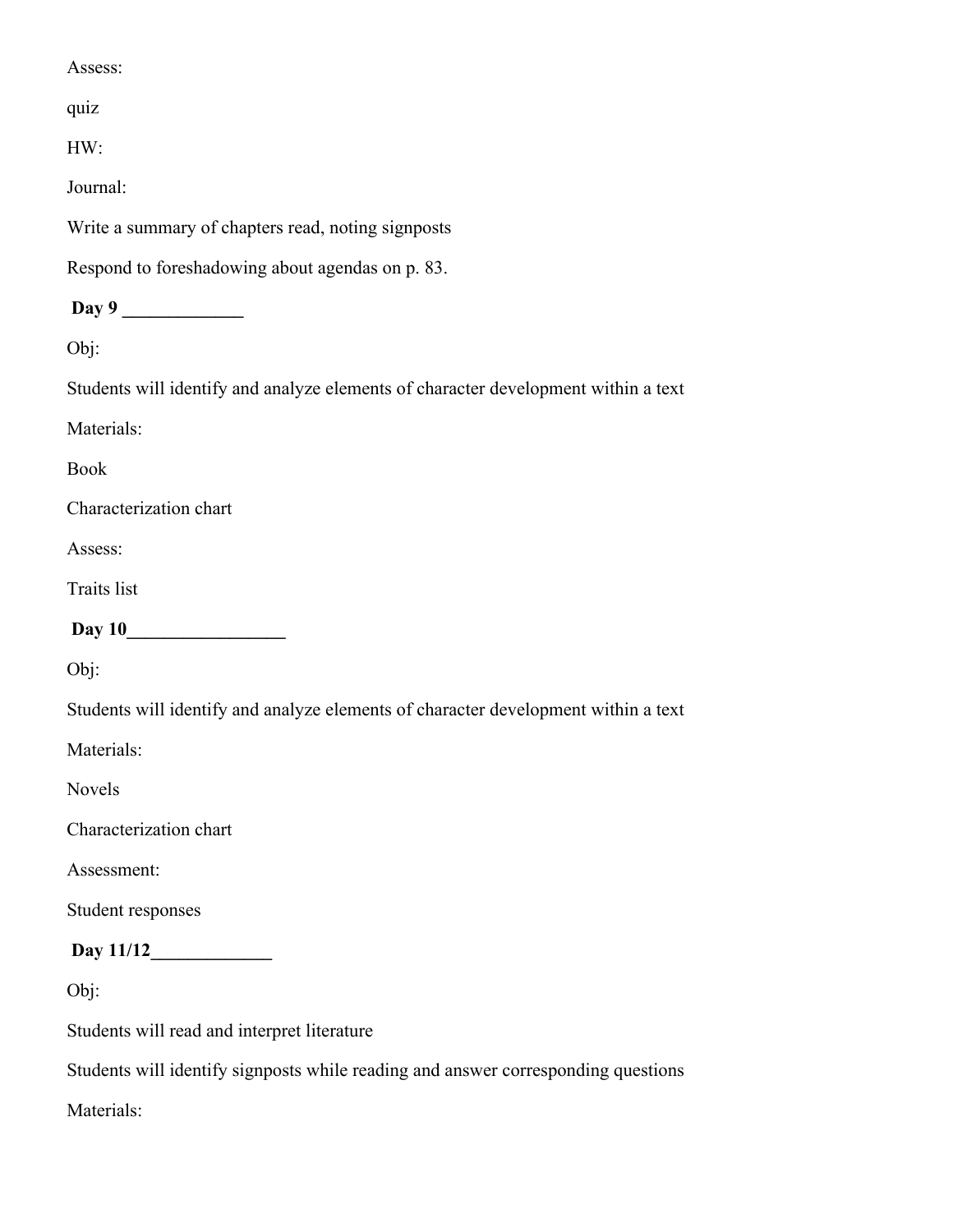Novels journals bookmarks

Cd

ACE sheet

Assessment:

Class discussions/journal entries

**Day 12 \_\_\_\_\_\_\_\_**

Obj.: support using text evidence

Assess: discussions/entry

**Day 13\_\_\_\_\_\_\_\_\_\_\_\_**

Obj:

Students will use drawing for self-expression

Mat:

White paper

Assess:

Student responses

Day 14

Obj:

Students will read and interpret literature

Students will identify signposts while reading and answer corresponding questions

Materials:

Novels journals bookmarks

Cd

google slides

Assessment:

Class discussions/journal entries/ google slide presentation

Day 15

Comprehension quiz chapters 12-21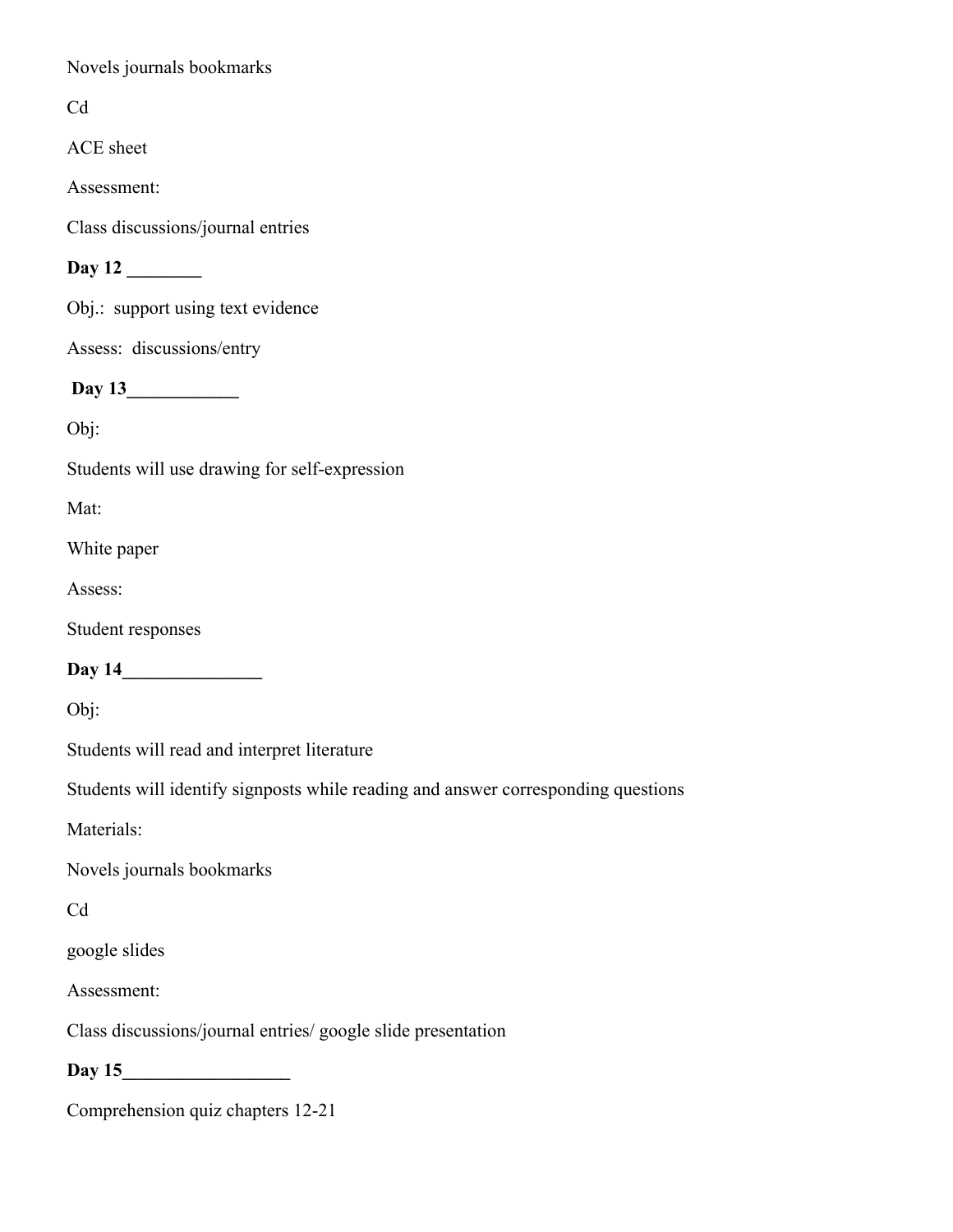**Day 16\_\_\_\_\_\_\_\_\_\_\_**

Obj:

Students will compare and contrast

Mat:

Worksheets

Assess:

Answers

HW:

In journal, write about dinner at your house. Is it more like Phoebe's or Mary Lou's?

# **Day 17\_\_\_\_\_\_\_\_\_\_\_**

Obj:

Students will create aphorisms

Assess: aphorisms and explanations

**Day 18, 19, 20\_\_\_\_\_\_\_\_\_\_\_**

Obj:

Students will discover the meaning of myths and use drama to tell a story

# **Assist groups as necessary**

Mat:

Copies of myths

Assess:

presentation

**Day 21\_\_\_\_\_\_\_\_\_\_\_\_\_**

Obj:

Students will read and interpret literature

Assess:

Student responses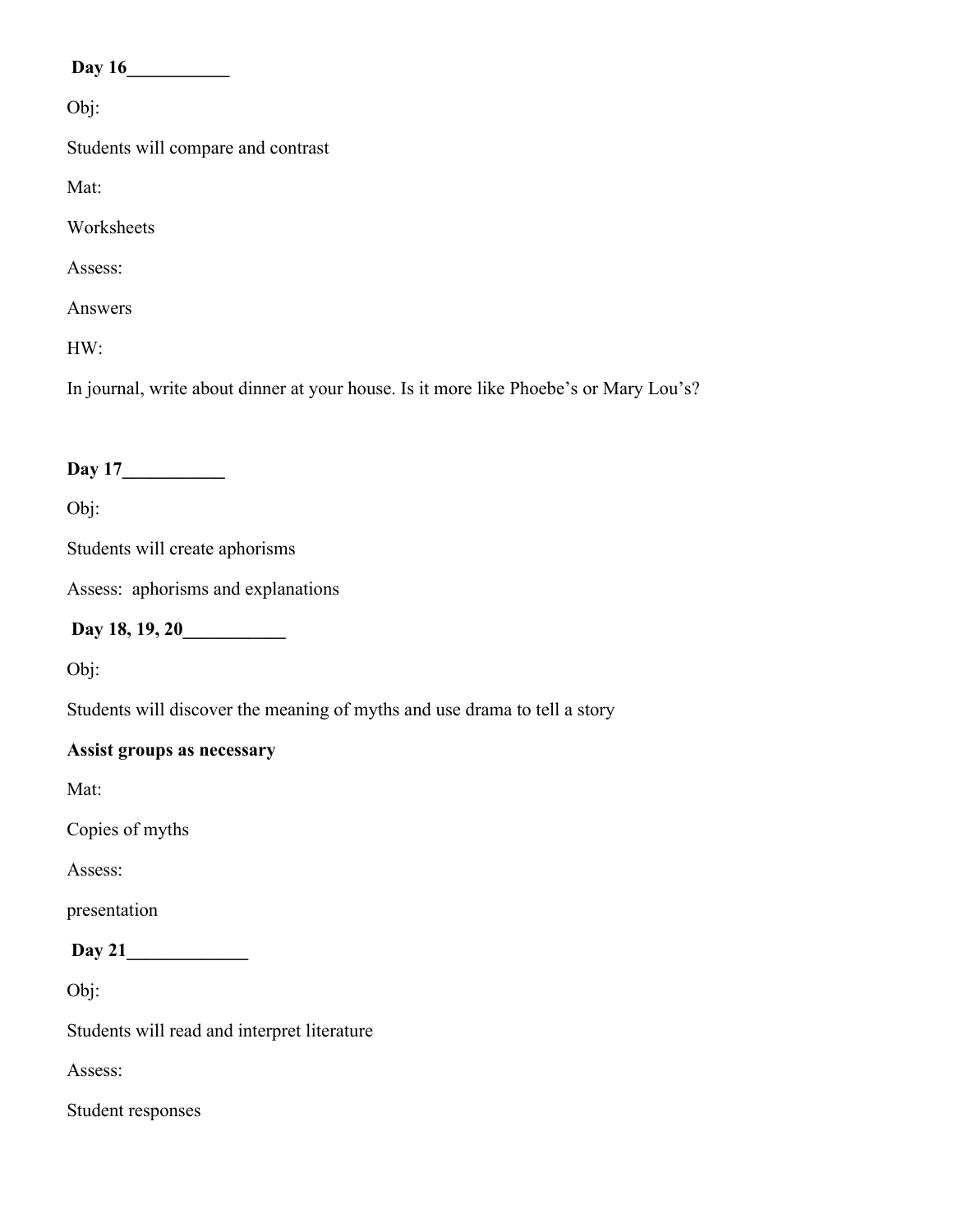# **Day 22\_\_\_\_\_\_\_\_\_\_\_\_\_\_\_**

Objective:

Students will read and interpret literature

Assess: entires

**Day 23\_\_\_\_\_\_\_\_\_\_\_\_\_\_\_**

Obj:

Students will read and interpret literature

Assess:

Journal responses

Discussion

**Day 24\_\_\_\_\_\_\_\_\_\_\_**

Obj:

Students will read and interpret literature

Assess:

Discussion

journal:

# **Day 25\_\_\_\_\_\_\_\_\_\_\_\_\_**

Objective:

Students will read and interpret literature

Materials:

Novels

Assessment:

discussion

**Day 26\_\_\_\_\_\_\_\_\_\_\_\_\_\_\_\_**

Obj:

Students will write a friendly letter

Mat: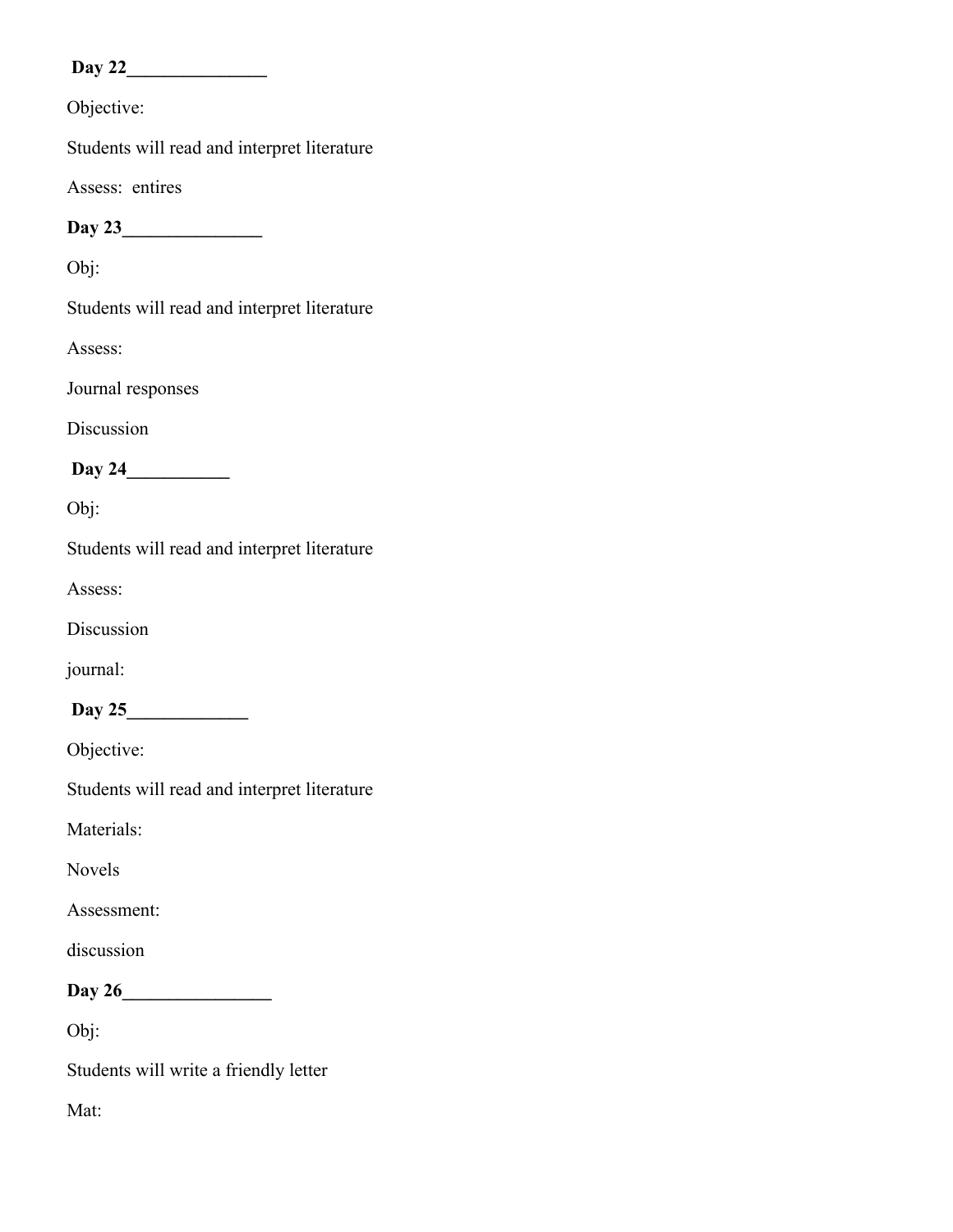### Envelopes

Assess:

Completed letters

**Day 27\_\_\_\_\_\_\_\_\_\_\_\_\_\_\_\_\_**

Obj:

Students will read and interpret literature

Assess:

discussion

**Day 28\_\_\_\_\_\_\_\_\_**

Obj:

Students will read and interpret literature

Assess:

Predictions, connections

HW:

Study for comprehension test

**Day 29\_\_\_\_\_\_\_\_\_\_\_**

Obj:

Students will demonstrate reading comprehension

Administer comprehension test

Mat:

Test

Assess: test scores

# Day 30 - 33

Obj:

Students will work in cooperative groups to demonstrate their understanding of the signs and signposts used to identify character development, setting, theme, plot development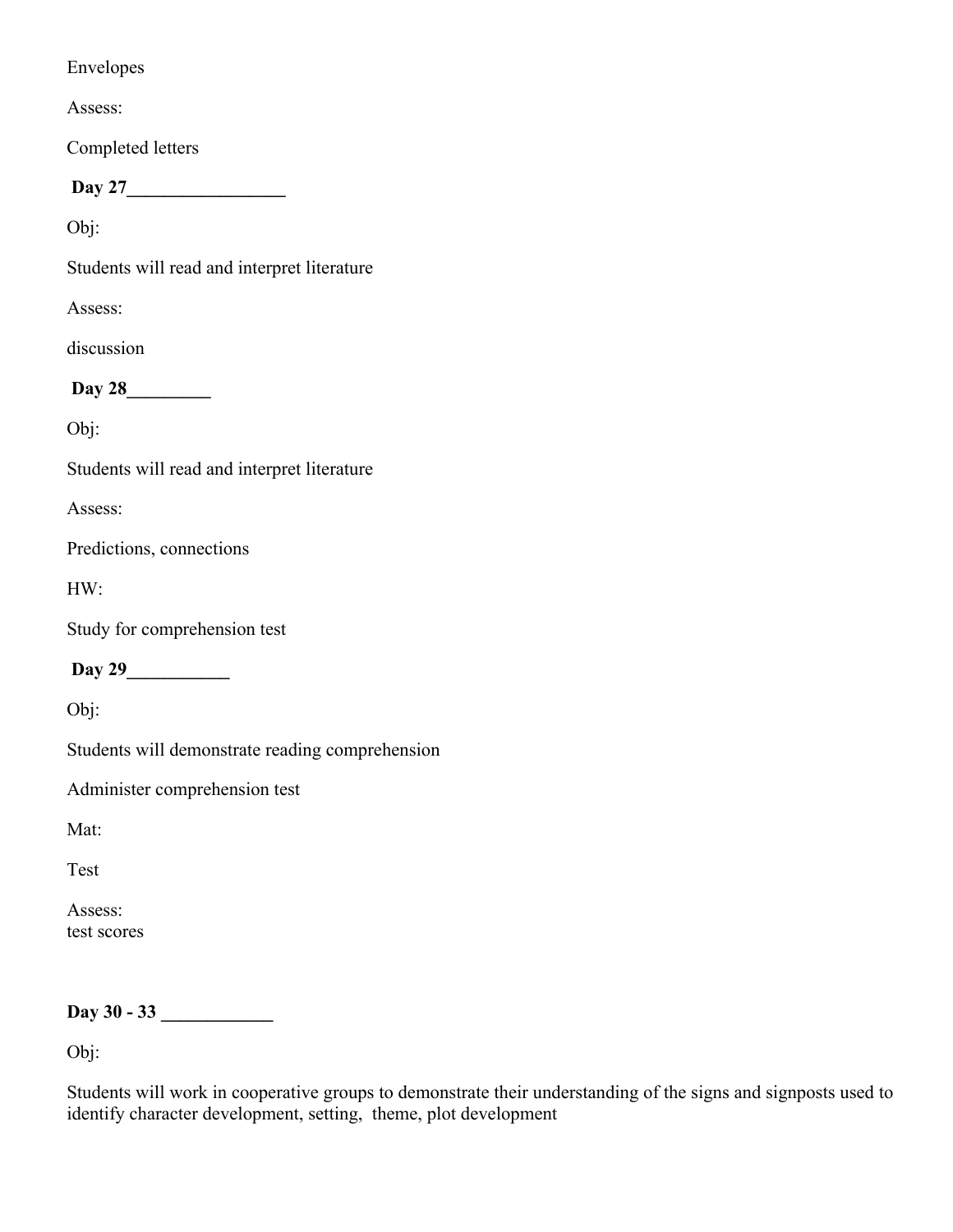# **Integration of Career Readiness, Life Literacies and Key Skills**

These standards are being met through the use of technology, cooperative groups, and presentations.

| TECH.9.4.5.CT.4  | Apply critical thinking and problem-solving strategies to different types of problems such<br>as personal, academic, community and global (e.g., 6.1.5. Civics CM.3).                             |
|------------------|---------------------------------------------------------------------------------------------------------------------------------------------------------------------------------------------------|
| WRK.9.2.5.CAP.1  | Evaluate personal likes and dislikes and identify careers that might be suited to personal<br>likes.                                                                                              |
| TECH.9.4.5.IML.6 | Use appropriate sources of information from diverse sources, contexts, disciplines, and<br>cultures to answer questions (e.g., RI.5.7, 6.1.5. History CC.7, 7.1. NM. IPRET.5).                    |
| WRK.9.2.5.CAP.2  | Identify how you might like to earn an income.                                                                                                                                                    |
| WRK.9.2.5.CAP.3  | Identify qualifications needed to pursue traditional and non-traditional careers and<br>occupations.                                                                                              |
| TECH.9.4.5.IML.7 | Evaluate the degree to which information meets a need including social emotional<br>learning, academic, and social (e.g., 2.2.5. PF.5).                                                           |
| WRK.9.2.5.CAP.4  | Explain the reasons why some jobs and careers require specific training, skills, and<br>certification (e.g., life guards, child care, medicine, education) and examples of these<br>requirements. |

# **Technology and Design Integration**

Students use audio to comprehend the literature.

# **Interdisciplinary Connections**

| TH.6-8.1.4.8.Pr4a | Rehearse a variety of acting techniques to increase skills in a rehearsal or theatrical<br>performance that assist in the development of stronger character choices. |
|-------------------|----------------------------------------------------------------------------------------------------------------------------------------------------------------------|
| TH.6-8.1.4.8.Pr4b | Use a variety of technical elements to create a design for a rehearsal or theatre<br>production.                                                                     |
| TH.6-8.1.4.8.Pr6a | Perform a rehearsed theatrical work for an audience.                                                                                                                 |

#### **Differentiation**

- Understand that gifted students, just like all students, come to school to learn and be challenged.
- Pre-assess your students. Find out their areas of strength as well as those areas you may need to address before students move on.
- Consider grouping gifted students together for at least part of the school day.
- Plan for differentiation. Consider pre-assessments, extension activities, and compacting the curriculum.
- Use phrases like "You've shown you don't need more practice" or "You need more practice" instead of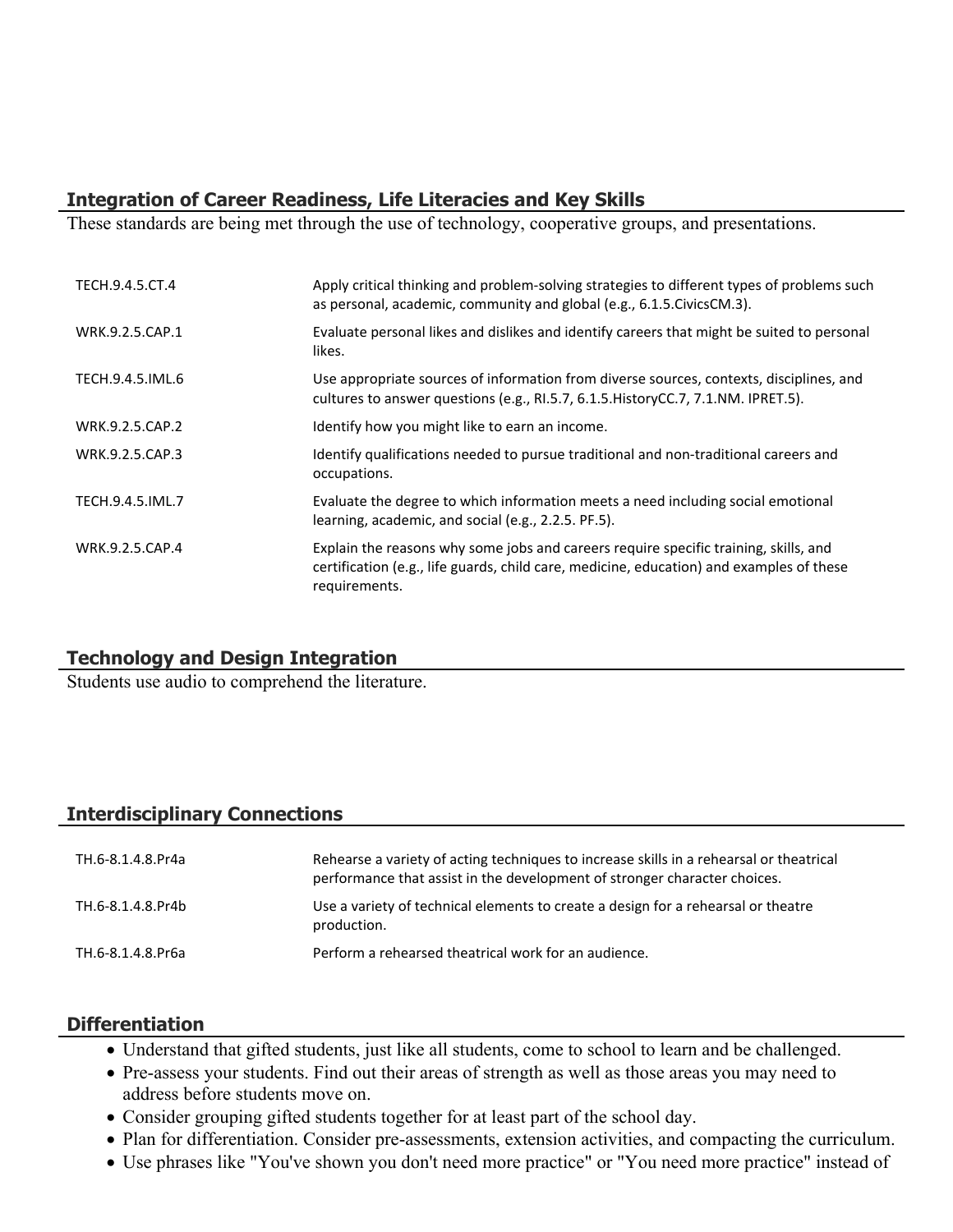words like "qualify" or "eligible" when referring to extension work.

- Encourage high-ability students to take on challenges. Because they're often used to getting good grades, gifted students may be risk averse.
- **Definitions of Differentiation Components**:
	- o Content the specific information that is to be taught in the lesson/unit/course of instruction.
	- o Process how the student will acquire the content information.
	- o Product how the student will demonstrate understanding of the content.
	- o Learning Environment the environment where learning is taking place including physical location and/or student grouping

#### **Differentiation occurring in this unit:**

Flexible Grouping

Plan and adjust instruction in response to student assessment data moving through the unit.

Use active learning experiences to maximize student engagement. Tailor to student interest.

Respond to student differences during the lesson by reteaching, reinforcing, or extending the learning.

# **Modifications & Accommodations**

Refer to QSAC EXCEL SMALL SPED ACCOMMOCATIONS spreadsheet in this discipline.

#### **Modifications and Accommodations used in this unit:**

In Class support for students with IEP's will modify reading assignments, writing assignments and follow IEP guidelines.

#### **Benchmark Assessments**

**Benchmark Assessments** are given periodically (e.g., at the end of every quarter or as frequently as once per month) throughout a school year to establish baseline achievement data and measure progress toward a standard or set of academic standards and goals.

#### **Schoolwide Benchmark assessments:**

Students use Aimsweb.

Linkit testing 3 times a year.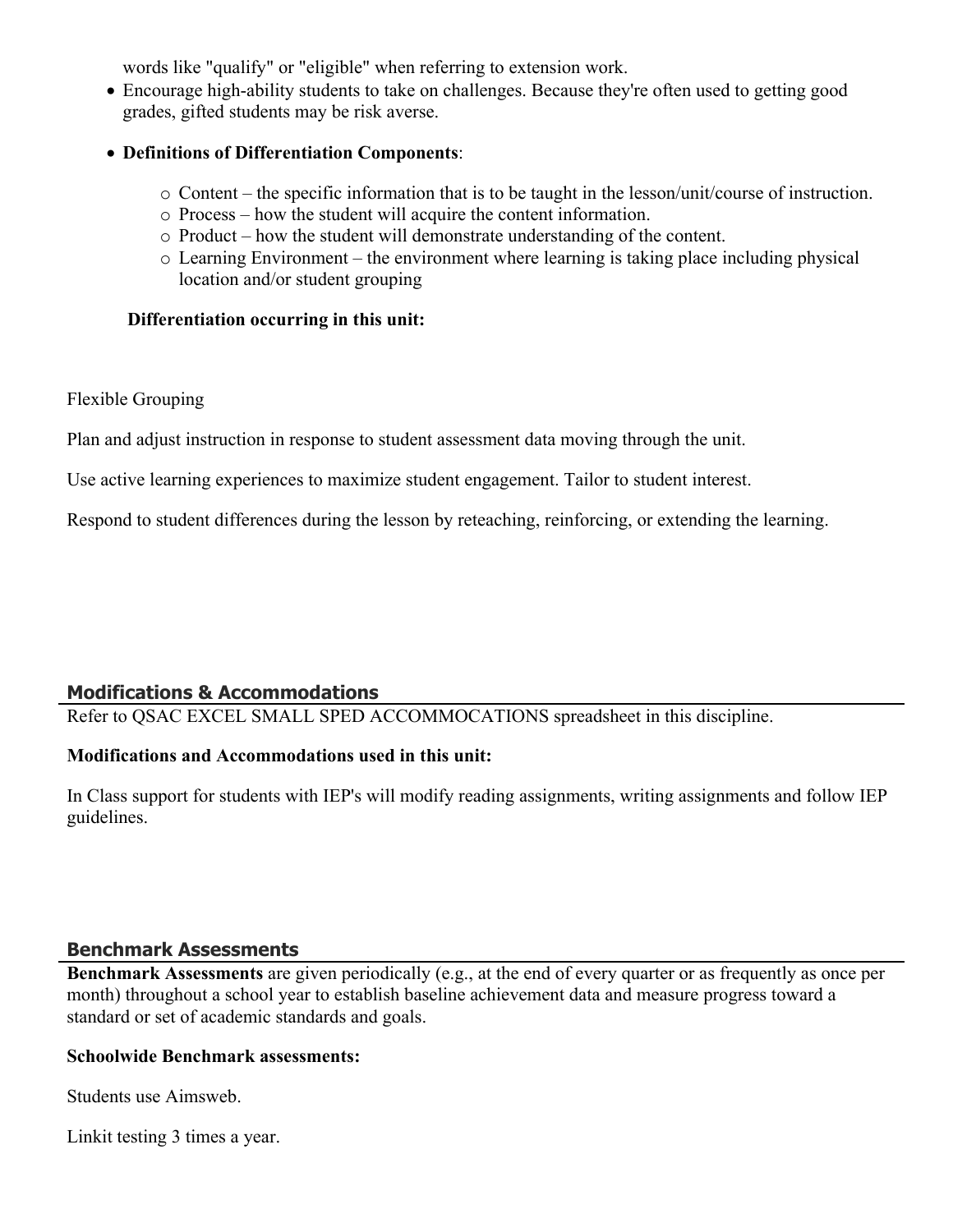# **Formative Assessments**

Assessment allows both instructor and student to monitor progress towards achieving learning objectives, and can be approached in a variety of ways. **Formative assessment** refers to tools that identify misconceptions, struggles, and learning gaps along the way and assess how to close those gaps. It includes effective tools for helping to shape learning, and can even bolster students' abilities to take ownership of their learning when they understand that the goal is to improve learning, not apply final marks (Trumbull and Lash, 2013). It can include students assessing themselves, peers, or even the instructor, through writing, quizzes, conversation, and more. In short, formative assessment occurs throughout a class or course, and seeks to improve student achievement of learning objectives through approaches that can support specific student needs (Theal and Franklin, 2010, p. 151).

#### **Formative Assessments used in this unit:**

Daily activities are assessed to drive the next day instruction.

Student work is reviewed.

See details above.

# **Summative Assessments**

**Summative assessments** evaluate student learning, knowledge, proficiency, or success at the conclusion of an instructional period, like a unit, course, or program. Summative assessments are almost always formally graded and often heavily weighted (though they do not need to be). Summative assessment can be used to great effect in conjunction and alignment with formative assessment, and instructors can consider a variety of ways to combine these approaches.

#### **Summative assessments for this unit:**

Final comprehension test

Final signpost project